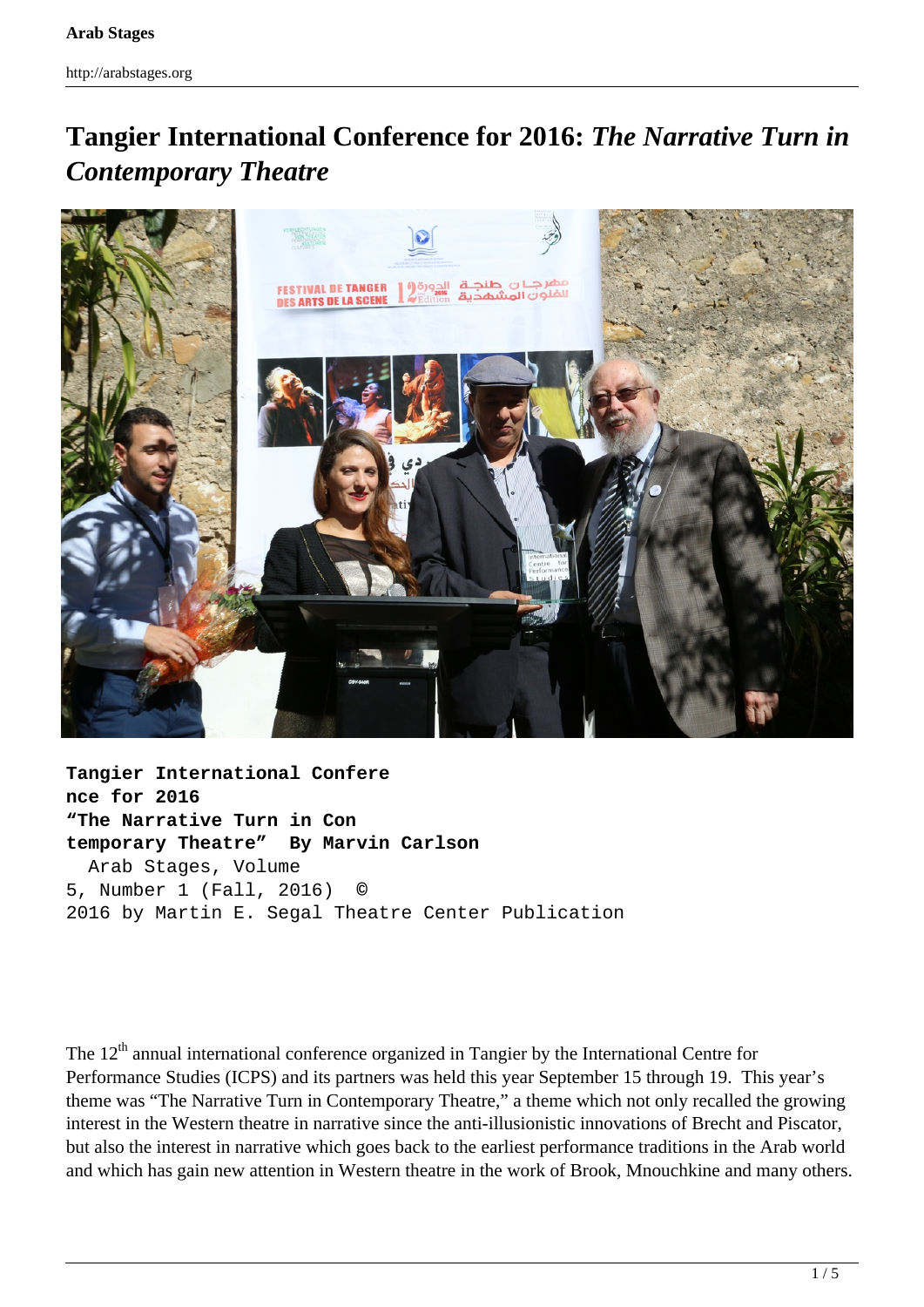More than fifty international scholars presented contributions to this topic and their presentations were significantly supplemented by a variety of performances held in different venues in Tangier each evening of the conference.

Heading the program were three keynote speeches. The first was by Gabrielle Brandstetter, co-director of the International Research Center "Interweaving Performance Cultures" in Berlin, one of the coorganizers of the conference. Dr. Brandstetter is one of the world's leading authorities on contemporary dance, and her paper, "Dance and the Break of Narrative" utilized her expertise in that area of research to provide an important and original perspective on the general theme of the conference. The second keynote was delivered by Dr. Nikolaus Müller-Schöll from the Goethe-University in Frankfurt/Main, who spoke on Post-Traumatic Theatre and considered the challenges to traditional narrative performances posed by this sort of catastrophic experience. His central examples, Laurent Chétouane's staging of Kleist's *Earthquake in Chile* and Rabih Mroué's *Riding on a Cloud,* provided powerful current examples of this dynamic. The third keynote address was given by Dr. Stephen Barber, from Kingston University, currently a fellow at the Interweaving Performance Cultures Centre in Berlin. He spoken on a topic closely related to that of the previous keynote, in this case, the narration of corporeal disintegration in the final works of three French artists, Patrice Chéreau, Antonin Artaud and Pierre Guyotat.

A substantial number of the papers concerned Arab theatre topics and although the majority of these were presented by scholars from Morocco, where the conference was held, the geographical range of presenters and subjects was impressive. Among the presenters in English, Anastasia Remoudou from Qatar University spoke on two recent Arab stage adaptations (one Jordanian, one Lebanese) and one film using Greek themes to discuss the plight of Syrian women refugees. Fran Lloyd from Kingston University in London spoke on the performance video work of Emirate artist Karima Al Shomely, who has developed a series of works based on the history and forms of the Emirati burqa. Eman Mohammed Said Tunsi from King Abdul Aziz University in Jeddah spoken on two female stage narrative by Moroccan playwright Abdul Rahman Ben Zeydan. Katherine Hennessey from Queen Mary University of London and the University of Warwick, who is one of the leading researchers on the Yemeni theatre, presented a paper on the construction of narrative in the contemporary theatre of that country. Keziah Berelson, recently graduated from the University of Edinburgh spoke on the Palestinian one-woman play, *The Alley*, created by Samia al-Bakri, as an example of current female story-telling technique. Lyachi El Habbouch, an independent researcher, provided a welcome look outside the modern era to consider North African professional Women entertainers in American in the nineteenth and early twentieth centuries.

Among the presenters in French, Zohra Makach from the University Ibn Zahr in Agadir, spoken on the leading Moroccan scenographer Abdelmajid Elhaouasse. Omar Fertat from the University Bordeaux-Montaigne, presented a paper on the recent work of the Lebanese artist Rabih Mroué. Lahsen Tielani from the University at Skikda, Alberia, discussed narrativity in the theatre of Abdelmalek Alloula while another Algerian scholar, Khamssa Allawi, discussed narrative in Algerian literature and the Algerian theatre in general. Said Karimi from Rachidia, Morocco discuss the work of two leading Moroccan dramatist, "Laabi" and "Benyoub" in their reaction to the repressive "Years of Lean" in that country. Bouchra Saidi, also from Rachiia, presented a reading of Abderrahman Ben Zidane's drama "Silence Speaks." Two papers were devoted exclusively to the leading Moroccan dramatist Tayeb Saddiki, by the scholars Azzedine Bounit and Laziz Mohammed. Another Morccan dramatist, Mohamed Timed, was discussed by Halima Al-Bukhari from the Educational Center of Kenitra and a general overview of narrating and performing in contemporary Moroccan theatre was offered by Mohamed Zohir, a scholar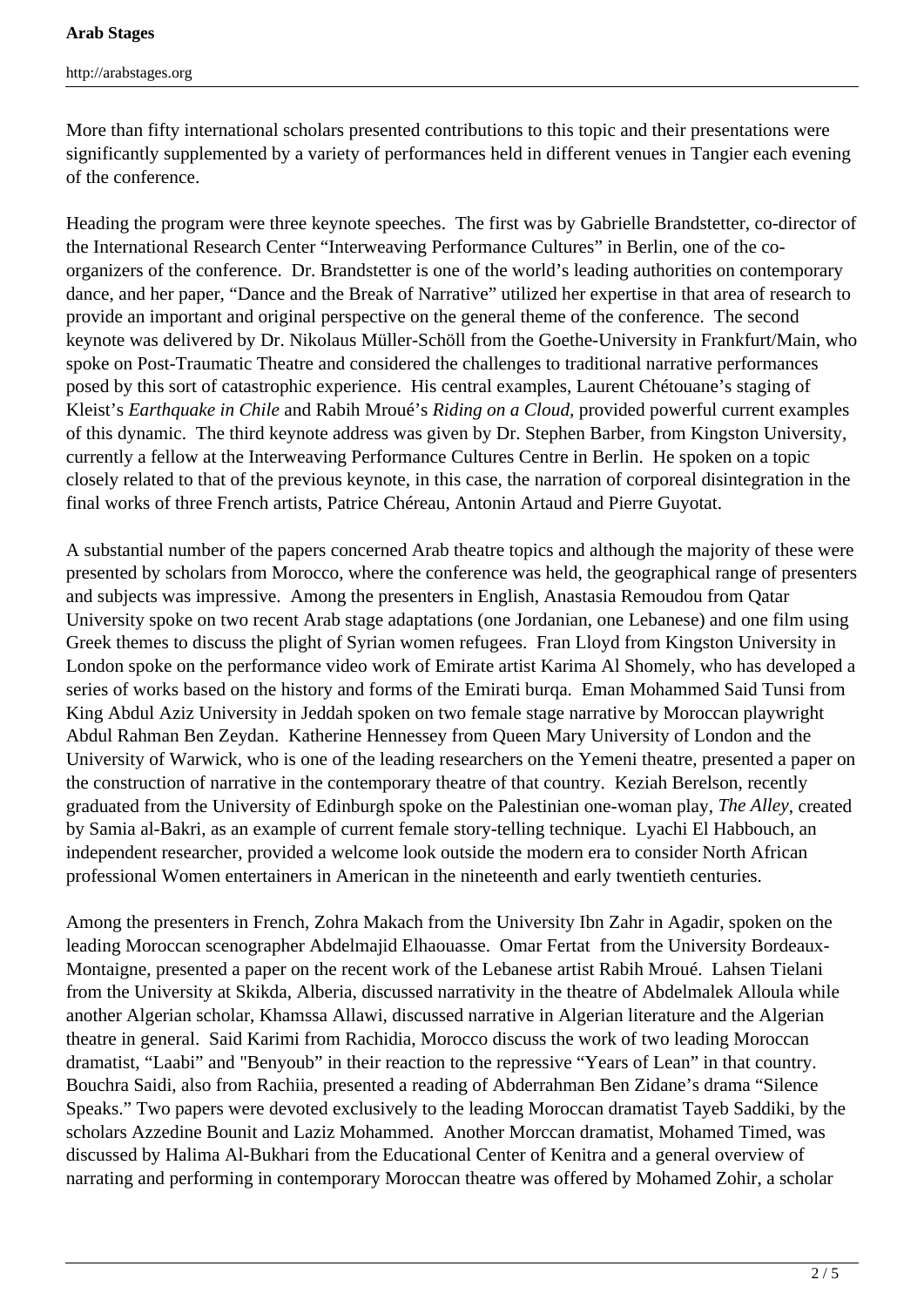from Marrakech. Hassan Yousefi from Meknes presented an analysis of "Drunken Days" by Sa'adalah Wannous. Karma Mohamed Samy, chairman of the English Department of Ain Shams University in Cairo discussed intertextuality in a drama of Egyptian dramatists Faruk Khourchid. Finally, Sayf Al-Din Abel-Wadood Othman, a professor from Iraq, reported on techniques of narration in the Iraqi theatre.

An important and praiseworthy section of the conference was devoted to the work of new and emerging scholars. Several of these were devoted to Arabic subjects. Rajae Khaloufi, a translator and high school teacher in Tangier discussed the work of translating Yossef Raihani's play, *Coming from the South.* Zakaria Benamar, a Ph.D. candidate from Chouaib Doukkali University in Morocco, spoke on the poetic performances called *Izran* in the Moroccan Rif. Adeladim Hinda, a Ph.D. candidate at Ibn Tofail University spoke on the festive or ceremonial theatre concept of Abdelrkim Berrchid, and its manifestation in his work and that of Tayeb Saddiki. Raed bin Bashir Khadrawi, a student researcher from Tunisia, discussed the challenged and prospects of narration in the modern Arab theatre. Tariq Ribh, director of the house of culture in Beni-Mellal City, Morocco discussed narration in Moroccan street theatre.

Scholars of Arabic theatre everywhere owe a considerable intellectual debt to this ongoing major exchange of information on Arab and world drama, to the various institutions in Morocco and Germany which support it, and especially to Prof. Dr. Khalid Amine, the guiding spirit whose imagination and boundless energy have made and continue to make it possible.

**Marvin Carlson** *is the Sidney E. Cohn Professor of Theatre, Comparative Literature, and Middle Eastern Studies at the Graduate Center of the City University of New York and Editor-in-Chief of* Arab Stages*. His research and teaching interests include dramatic theory and Western European theatre history and dramatic literature, especially of the 18th, 19th, and 20th centuries. He has been awarded the ATHE Career Achievement Award, the George Jean Nathan Prize, the Bernard Hewitt prize, the George Freedley Award, and a Guggenheim Fellowship. He has been a Walker-Ames Professor at the University of Washington, a fellow of the Institute for Advanced Studies at Indiana University, a visiting professor at the Freie Universitat of Berlin, and a Fellow of the American Theatre. In 2005 he was awarded an honorary doctorate by the University of Athens. His best-known book, Theories of the Theatre (Cornell University Press, 1993), has been translated into seven languages. His 2001 book, The Haunted Stage won the Calloway Prize. His newest book is* Four Plays From Syria: Sa'dallah Wannous *(Martin E. Segal Center Publications, 2014).*

\_\_\_\_\_\_\_\_\_\_\_\_\_\_\_\_\_\_\_\_\_\_\_\_\_\_\_\_\_\_\_\_\_\_\_\_\_\_\_\_\_\_\_\_\_\_\_\_\_\_\_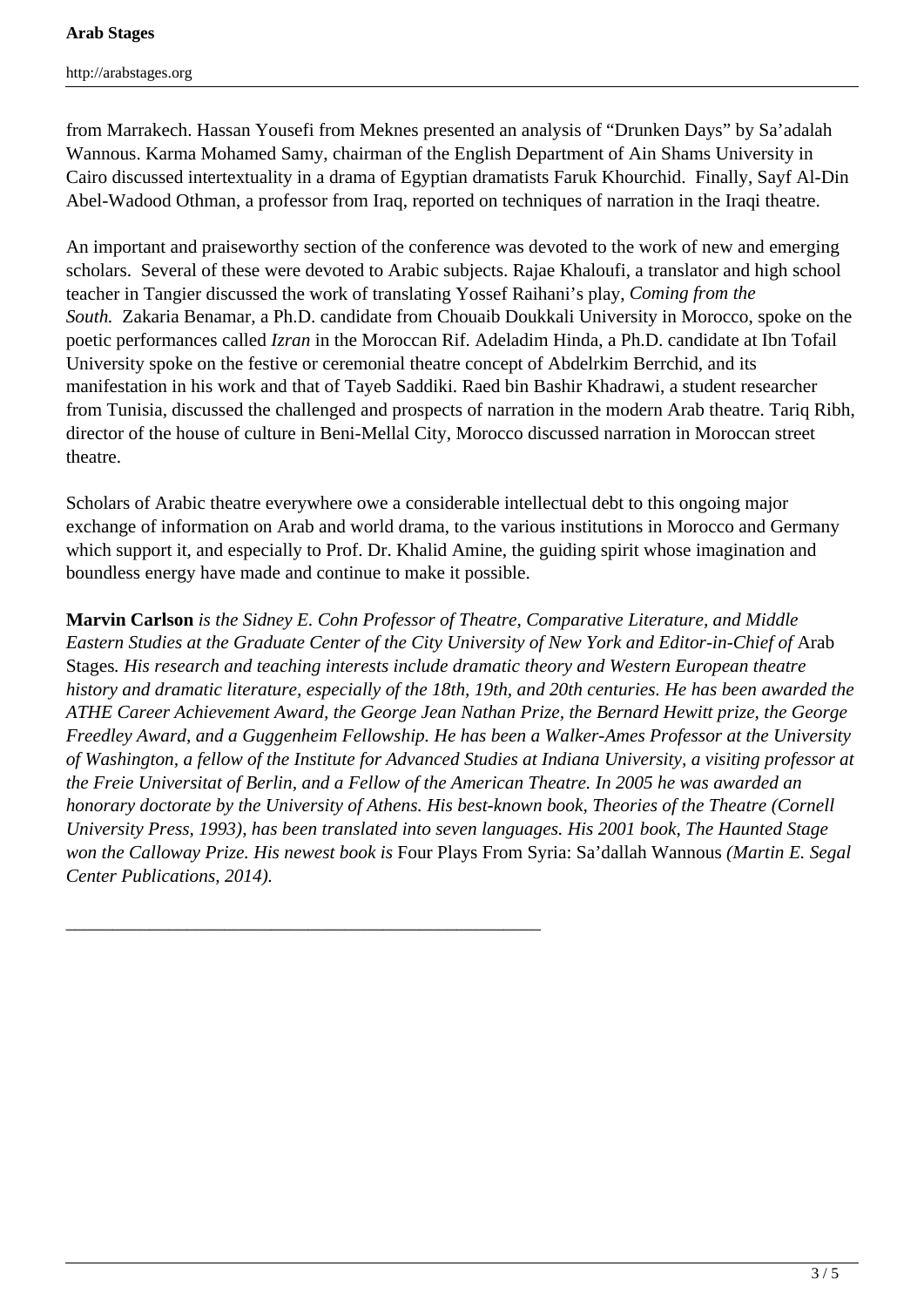

Arab Stages Volume 5, Number 1 (Fall 2016) ©2016 by Martin E. Segal Theatre Center Publications

**Founders:** Marvin Carlson and Frank Hentschker

**Editor-in-Chief:** Marvin Carlson

**Editorial and Advisory Board:** Fawzia Afzal-Khan, Dina Amin, Khalid Amine, Hazem Azmy, Dalia Basiouny, Katherine Donovan, Masud Hamdan, Sameh Hanna, Rolf C. Hemke, Katherine Hennessey, Areeg Ibrahim, Jamil Khoury, Dominika Laster, Margaret Litvin, Rebekah Maggor, Safi Mahfouz, Robert Myers, Michael Malek Naijar, Hala Nassar, George Potter, Juan Recondo, Nada Saab, Asaad Al-Saleh, Torange Yeghiazarian, Edward Ziter.

**Managing Editor:** Jennie G. Youssef

**Assistant Managing Editor:** Ash Marinaccio

## **Table of Contents**

#### **Essays**

- The Development of Diegetic Practices in Iranian Indigenous Performances: a Historical View by Mohammad J. Yousefian Kenari and Parastoo Mohebbi
- Ab?-l-?Il? al-Sal?m?n?: the Rewriting of History in Egyptian Theatre by Tiran Manucharyan
- The Interwoven History of Moroccan Theatre by Jaouad Radouani
- Heather Raffo on *Noura* by Heather Denyer
- The Third Identity: An Interview with Tareq Abu Kwaik by George Potter
- Chasing the Gaze of the Killer: Rabih Mroué's The Pixelated Revolution by Mara Valderrama
- Conducting a Theatre Workshop for Syrian Refugees at Berlin's Tempelhof Center by Fadi Fayad Skeiker
- *The Village of Tishreen* by Ahmad Mahfouz

### **Announcements**